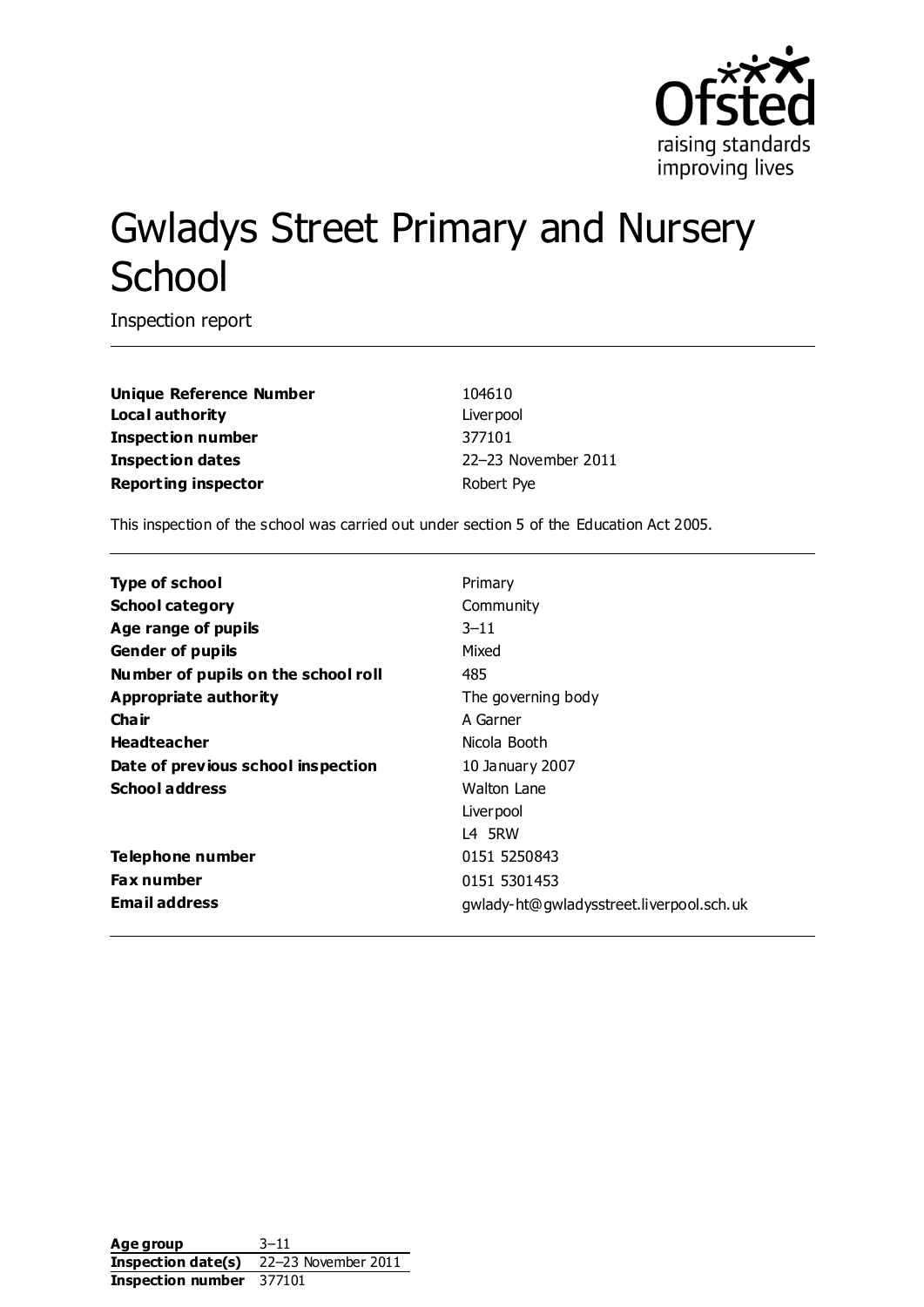The Office for Standards in Education, Children's Services and Skills (Ofsted) regulates and inspects to achieve excellence in the care of children and young people, and in education and skills for learners of all ages. It regulates and inspects childcare and children's social care, and inspe cts the Children and Family Court Advisory Support Service (Cafcass), schools, colleges, initial teacher training, work-based learning and skills training, adult and community learning, and education and training in prisons and other secure establishments. It rates council children's services, and inspects services for looked after children, safeguarding and child protection.

Further copies of this report are obtainable from the school. Under the Education Act 2005, the school must provide a copy of this report free of charge to certain categories of people. A charge not exceeding the full cost of reproduction may be made for any other copies supplied.

If you would like a copy of this document in a different format, such as large print or Braille, please telephone 0300 123 4234, or email [enquiries@ofsted.gov.uk](mailto:enquiries@ofsted.gov.uk)

You may copy all or parts of this document for non-commercial purposes, as long as you give details of the source and date of publication and do not alter the information in any way.

To receive regular email alerts about new publications, including survey reports and school inspection reports, please visit our website and go to 'Subscribe'.

Piccadilly Gate Store Street Manchester M1 2WD

T: 0300 123 4234 Textphone: 0161 618 8524 [enquiries@ofsted.gov.uk](mailto:enquiries@ofsted.gov.uk) [www.ofsted.gov.uk](http://www.ofsted.gov.uk/)



© Crown copyright 2011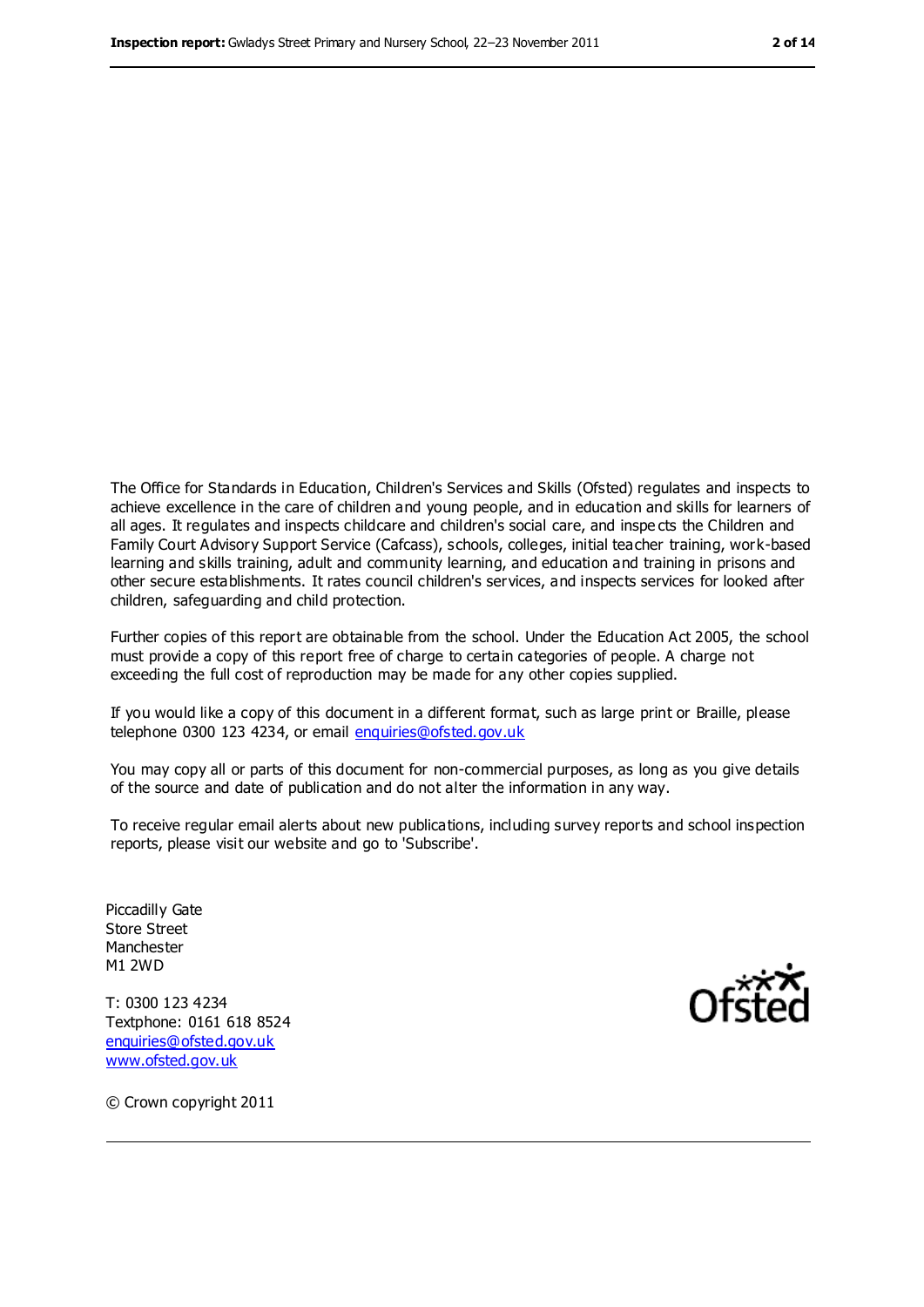# **Introduction**

This inspection was carried out by four additional inspectors. They observed 20 lessons or part-lessons, taught by 15 teachers. They held meetings with pupils, teachers and support staff, members of the governing body and also the local authority representative. They observed the school's work and looked at school development planning, monitoring documentation recording the progress of pupils and samples of pupils' workbooks. Inspectors also analysed 85 questionnaires returned by parents and carers, 43 completed by staff and 100 returned by pupils in Key Stage 2.

The inspection team reviewed many aspects of the school's work. It looked in detail at a number of key areas.

- It evaluated pupils' current attainment and progress in English and mathematics and whether it is improving quickly enough.
- $\blacksquare$  It investigated how well assessment is used to support learning throughout the school.
- It explored the success of the curriculum in meeting the needs of pupils.
- It determined the effectiveness of leaders and managers in improving the quality of teaching.

# **Information about the school**

This is a larger-than-average-sized primary school. The vast majority of pupils are from White British heritage and there are very few who speak English as an additional language. The proportion of pupils known to be eligible for free school meals is well above average. The percentage of pupils with special educational needs and/or disabilities is broadly average. The school has appointed a new headteacher since the previous inspection. The school is a nationally accredited Healthy Schools status and also holds the Activemark. As an Eco School, it received the Bronze Award recently.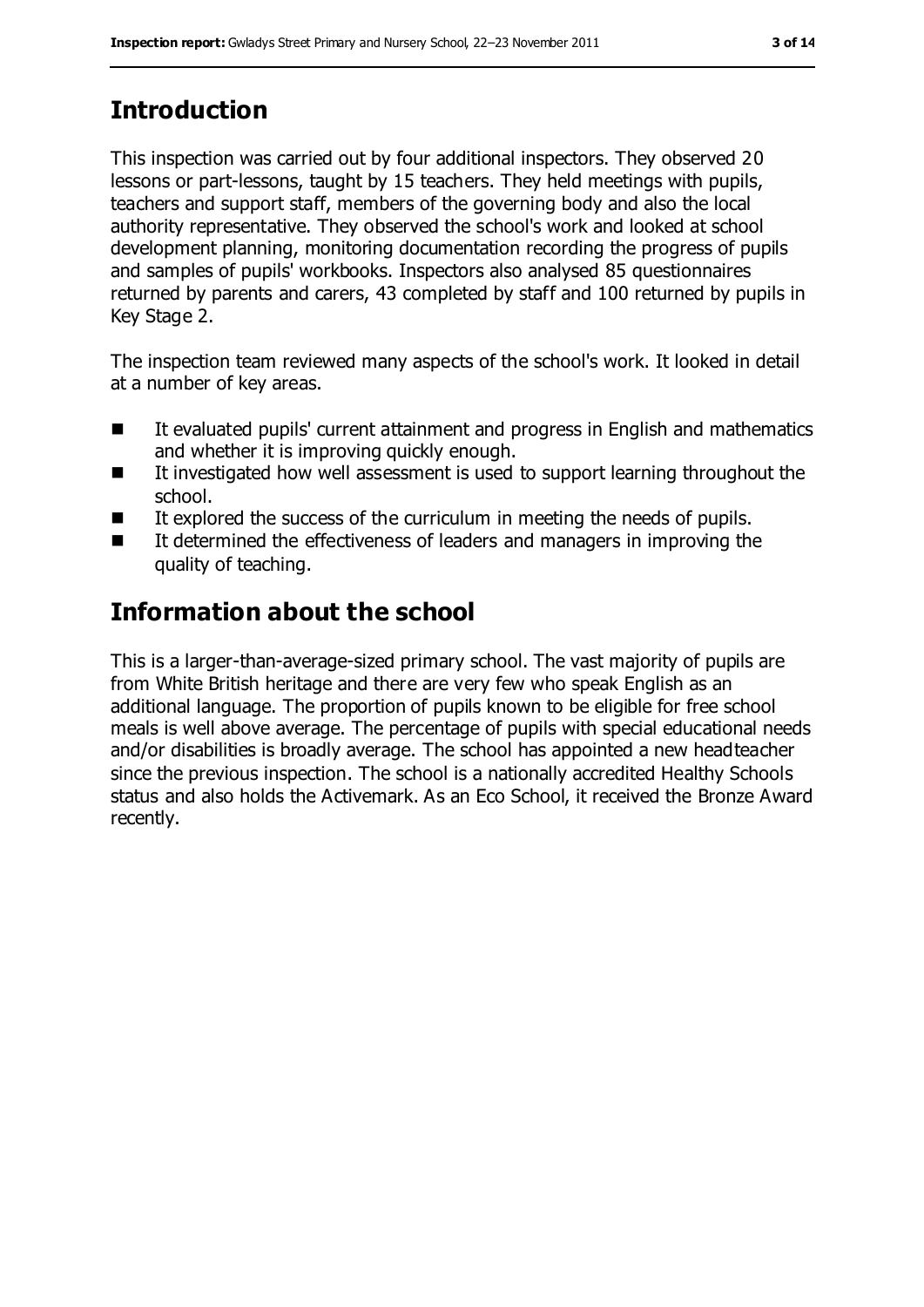**Inspection grades: 1 is outstanding, 2 is good, 3 is satisfactory and 4 is inadequate**

Please turn to the glossary for a description of the grades and inspection terms

# **Inspection judgements**

### **Overall effectiveness: how good is the school? 3**

### **The school's capacity for sustained improvement 2**

### **Main findings**

This is a satisfactory school that is improving rapidly. The relatively new headteacher's clear vision for the school's improvement is focused on driving up standards and is shared by all staff. The large majority of parents and carers are appreciative of the school's work. Comments such as, 'The staff at Gwladys Street are friendly, approachable and always ready to go the extra mile in supporting the children,' reflect their very positive views. Pupils enjoy learning and are able to demonstrate increasing self-confidence. They are well-behaved and develop a good understanding of the choices required to live safe and healthy lives. The school's productive partnerships with external agencies contribute well to the good care, guidance and support provided, including strong safeguarding procedures.

Pupils' achievement is satisfactory. Children enter the school with skills that are below those typical for their age. They get off to a good start in the Early Years Foundation Stage where they make good progress as a result of the stimulating curriculum. Pupils make satisfactory progress overall through Key Stages 1 and 2. A decline in attainment and progress in Key Stage 2, which began just after the previous inspection, has now been halted and reversed as a result of strong leadership. Pupils who are identified as having special educational needs and/or disabilities and the minority who speak English as an additional language do well and make good progress.

Pupils present their written work neatly and are keen to talk about what they have learnt. They make an effective contribution to the school and the local community. Their spiritual, moral, social and cultural development is good. This is partly due to the school's good promotion of community cohesion. Teaching is satisfactory overall and improving quickly. In the best lessons activities are varied and interesting, teaching is lively and engaging and the pace is brisk. Improved tracking procedures give a clear picture of individual pupils' progress throughout the school. Staff are making good use of these to identify pupils who need extra help but, in some lessons, assessments are not used sufficiently well to consistently provide challenge for some pupils, particularly in writing and mathematics. The curriculum meets the academic and personal needs of pupils satisfactorily and some good ideas are being trialled to include pupils in planning interesting activities. However, curriculum planning does not systematically introduce enough new interesting vocabulary across Key Stage 2, nor does it identify strategies that enable pupils to acquire the skills of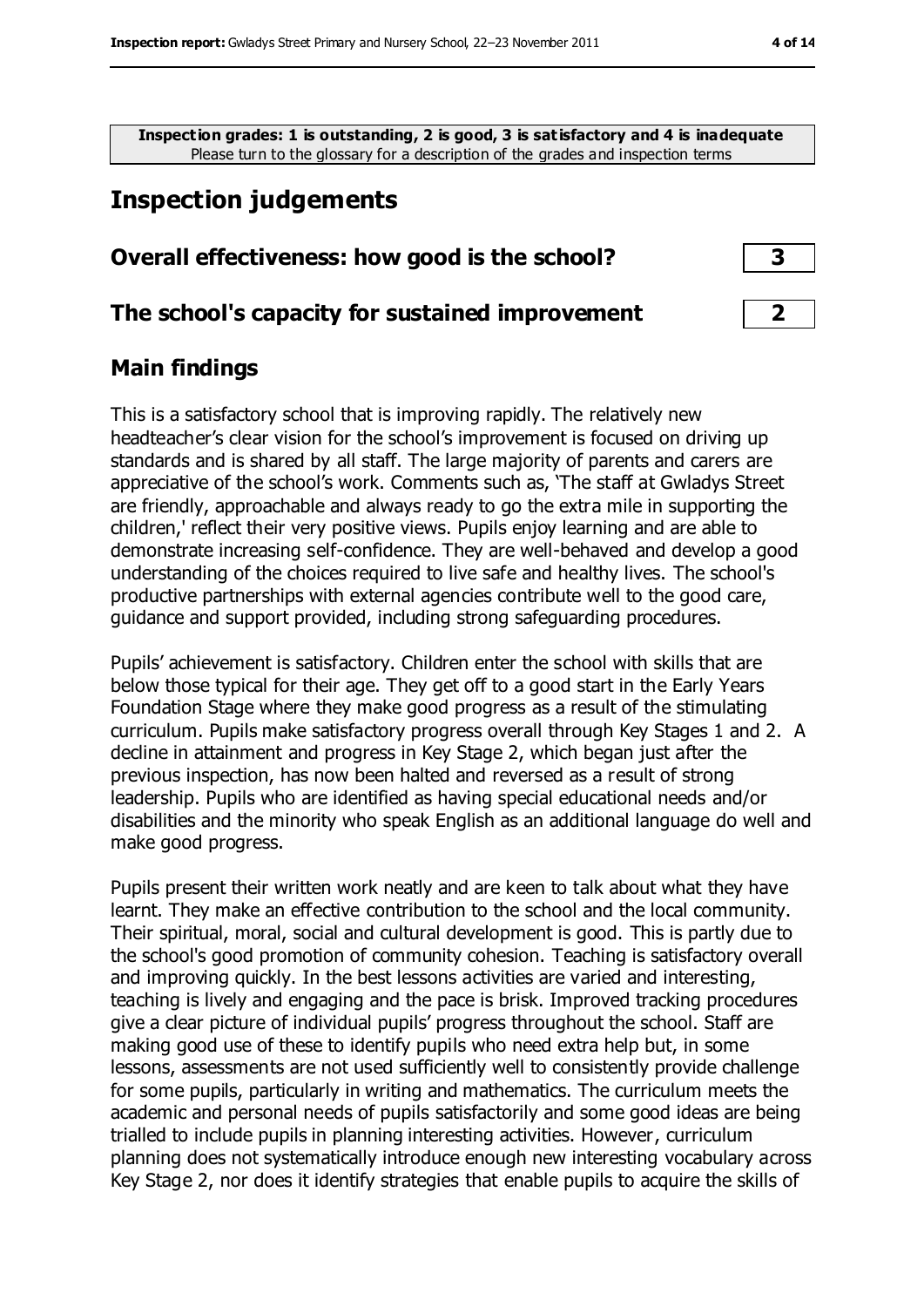calculation that would help them solve some problems at a level that matches the expectations for their age.

The complementary skills of the new leader and managers are moving the school forward at a good rate. Self-evaluation is accurate. The school is rigorously tackling weaknesses in pupils' performance at Key Stage 2, has established effective systems for checking pupils' progress and has set high expectations for teaching that are increasingly being met. Based on all these factors, the school demonstrates a good capacity for sustained improvement.

Up to 40% of the schools whose overall effectiveness is judged satisfactory may receive a monitoring visit by an Ofsted inspector before their next section 5 inspection.

# **What does the school need to do to improve further?**

- Improve achievement in writing and mathematics in Key Stage 2 by:
	- making effective use of assessment to carefully match learning tasks to the pupils' needs
	- enhancing the curriculum so that it systematically introduces pupils to new vocabulary and adds more interest to their work
	- equipping pupils with the necessary calculation skills that will better enable them to solve mathematical problems.

# **Outcomes for individuals and groups of pupils 3**

Pupils are eager to learn and this, together with their good behaviour, contributes to their satisfactory progress in lessons. They work well together in small groups using cooperative learning and often show good levels of enjoyment. For example, in Year 3, pupils eagerly discussed with partners their feelings about what makes them angry and what action they could take in order to prevent this.

Since the last inspection attainment at the end of Year 6 had been declining. The school has succeeded in halting this and there is evidence of sustained improvement as a result of the strategies introduced. The work in pupils' books and the school's own tracking data confirm that, currently, pupils are on course to meet their targets. Pupils are now making satisfactory progress and leave Year 6 with attainment that is broadly average. In a minority of lessons, particularly in writing and mathematics in Key Stage 2, progress is variable because the work pupils are set does not always present them with sufficient challenge.

Pupils make a good contribution to school life by taking on responsibilities, such as membership of the school council. A useful contribution is made to the wider community by taking part in the Liverpool Children's Parliament. They have good understanding about the need to eat a balanced diet and take regular exercise in order to stay healthy. Most know how to stay safe and secure in school and what might constitute an unsafe situation. Pupils' average attendance and average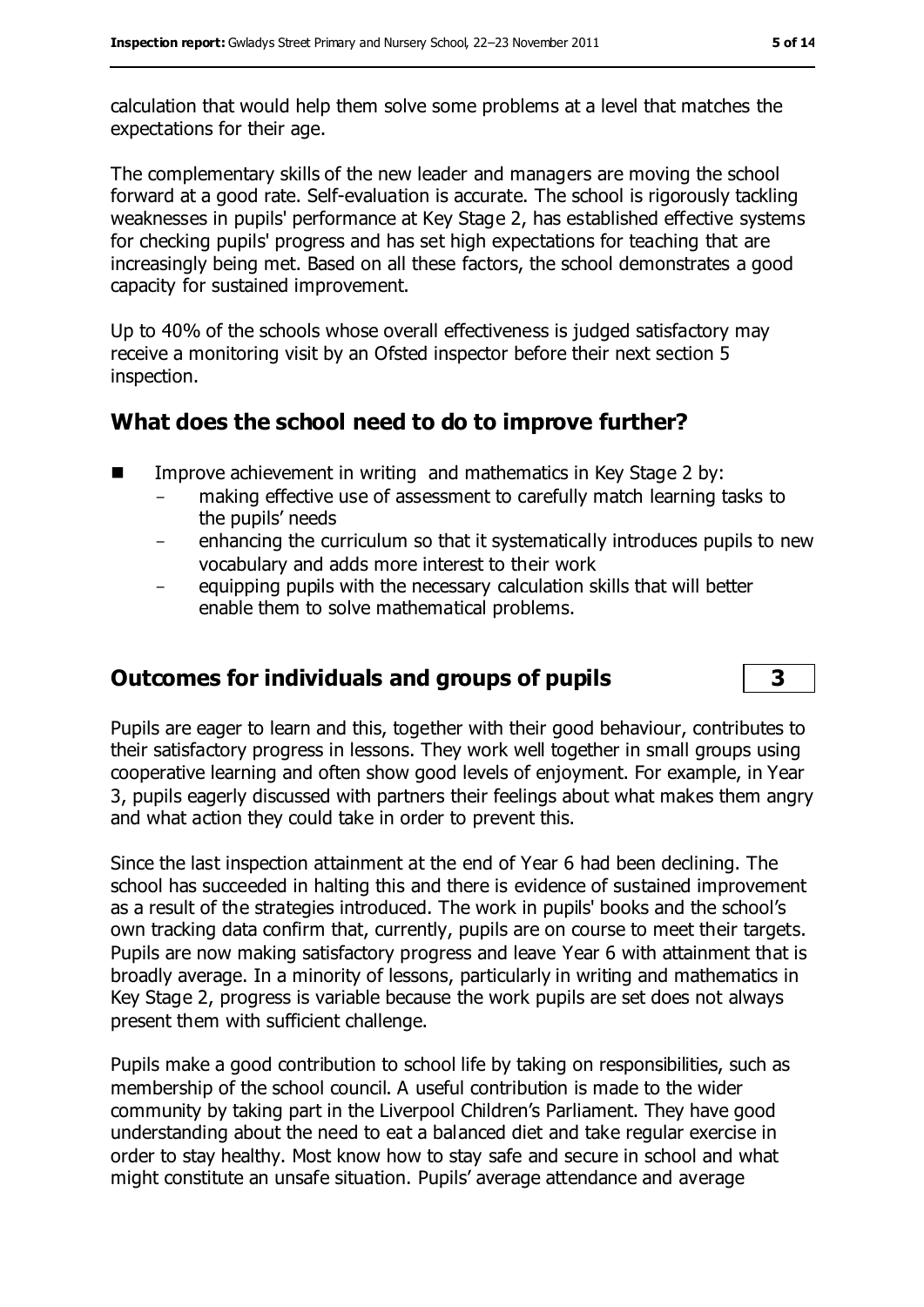attainment in basic skills mean that they are satisfactorily prepared for the next stage of education and for their future economic well-being.

These are the grades for pupils' outcomes

| Pupils' achievement and the extent to which they enjoy their learning                 |   |  |
|---------------------------------------------------------------------------------------|---|--|
| Taking into account:                                                                  |   |  |
| Pupils' attainment <sup>1</sup>                                                       | 3 |  |
| The quality of pupils' learning and their progress                                    |   |  |
| The quality of learning for pupils with special educational needs and/or disabilities |   |  |
| and their progress                                                                    |   |  |
| The extent to which pupils feel safe                                                  | 2 |  |
| Pupils' behaviour                                                                     |   |  |
| The extent to which pupils adopt healthy lifestyles                                   |   |  |
| The extent to which pupils contribute to the school and wider community               |   |  |
| The extent to which pupils develop workplace and other skills that will               |   |  |
| contribute to their future economic well-being                                        |   |  |
| Taking into account:                                                                  |   |  |
| Pupils' attendance <sup>1</sup>                                                       |   |  |
| The extent of pupils' spiritual, moral, social and cultural development               |   |  |

# **How effective is the provision?**

 $\overline{a}$ 

Teachers manage classrooms well, so that pupils are engaged in their work and little time is lost. Teachers' explanations are helpful to pupils and they make good use of cooperative learning. In a Year 6 literacy lesson the teacher skilfully adapted the range of role play to enable pupils to work productively together. In the best lessons new learning is acquired quickly and teachers are clear about what pupils are expected to know. Pupils are satisfactorily informed about their progress and how to improve through marking and by talking to adults. However, in some lessons, teachers do not make the best use of assessment to consistently set challenging work that matches the abilities of all pupils, especially in writing and mathematics. Teaching assistants work effectively and are soundly deployed to support pupils, particularly those with special educational needs and/or disabilities.

The satisfactory curriculum is successful in promoting pupils' life skills and their knowledge of the world. There is a good variety of enrichment activities, including using visitors, visits and an extensive range of after-school clubs. The school is aware that activities that foster the development of writing through enhancing their range of vocabulary are somewhat underdeveloped. In mathematics the Key Stage 2 curriculum has yet to identify and use clear expectations for teaching calculations in order to improve pupils' ability to solve problems.

This is a caring school that offers good-quality guidance and support. This enables pupils with special educational needs and/or disabilities to participate in all aspects of school life, such as after-school clubs. Pupils are proactively involved in supporting their classmates and younger pupils. Induction and transition procedures are regarded highly by pupils and parents and carers alike. The school has many robust procedures to ensure that attendance reaches at least average levels. Effective

<sup>&</sup>lt;sup>1</sup>The grades for attainment and attendance are: 1 is high; 2 is above average; 3 is broadly average; and 4 is low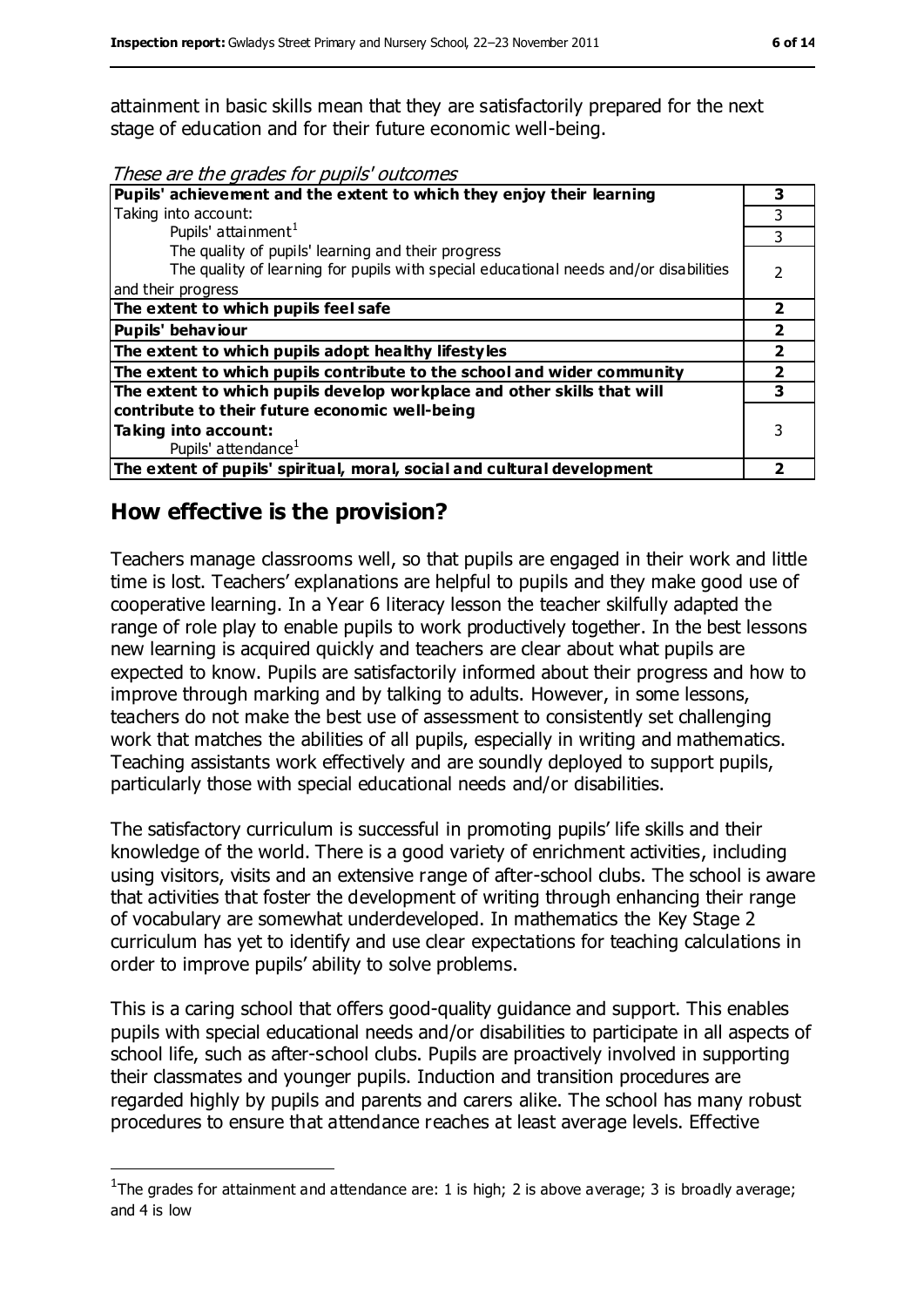partnerships with parents, carers and outside agencies ensure that those in Year 6 are fully prepared for entry into secondary education.

These are the grades for the quality of provision

| The quality of teaching                                                  |  |
|--------------------------------------------------------------------------|--|
| Taking into account:                                                     |  |
| The use of assessment to support learning                                |  |
| The extent to which the curriculum meets pupils' needs, including, where |  |
| relevant, through partnerships                                           |  |
| The effectiveness of care, guidance and support                          |  |

# **How effective are leadership and management?**

The headteacher and senior leaders are fully committed to the continuous improvement and development of provision. They identify the school's strengths and areas for development accurately. Leaders have successfully managed a previous decline in the quality of teaching to effectively amend the dip in attainment that existed across Key Stage 2. Although currently satisfactory overall, the quality of teaching is improving rapidly as a result of leaders' effective monitoring and evaluation of lessons and of pupils' work, and their provision of appropriate training and advice. Staff share leaders' ambitions and have worked hard to improve many aspects of the school. Parents and carers have a high level of confidence in the school's leaders. Governance is satisfactory. The governing body is currently undergoing restructuring and makes a satisfactory contribution to shaping the direction of the school.

The school promotes partnerships with parents and carers effectively and in a variety of ways. For example, it provides workshops designed to improve learning at home and makes good use of the community room for the 'Parent and Tots' group. The school has forged productive partnerships with a range of external institutions that make a good contribution to pupils' learning and well-being, especially for pupils identified as being potentially vulnerable due to their circumstances. For example, the community police regularly visit school to raise pupils' awareness of personal safety. Procedures to safeguard pupils are good and can be seen in practice across all areas of the school. Appropriate checks are carried out on all staff and visitors and training in safeguarding and child protection procedures are of good quality. Risk assessments and policies reflect the school's drive to give children a secure environment. The promotion of community cohesion is good because pupils at the school form strong partnerships with children from contrasting areas.

This is an inclusive school that works effectively to promote equal opportunity and to tackle discrimination by, for example, rigorously evaluating and monitoring the performance of all pupils. This is apparent in the effective support for different groups of pupils, such as the additional interventions for those pupils with special educational needs and/or disabilities.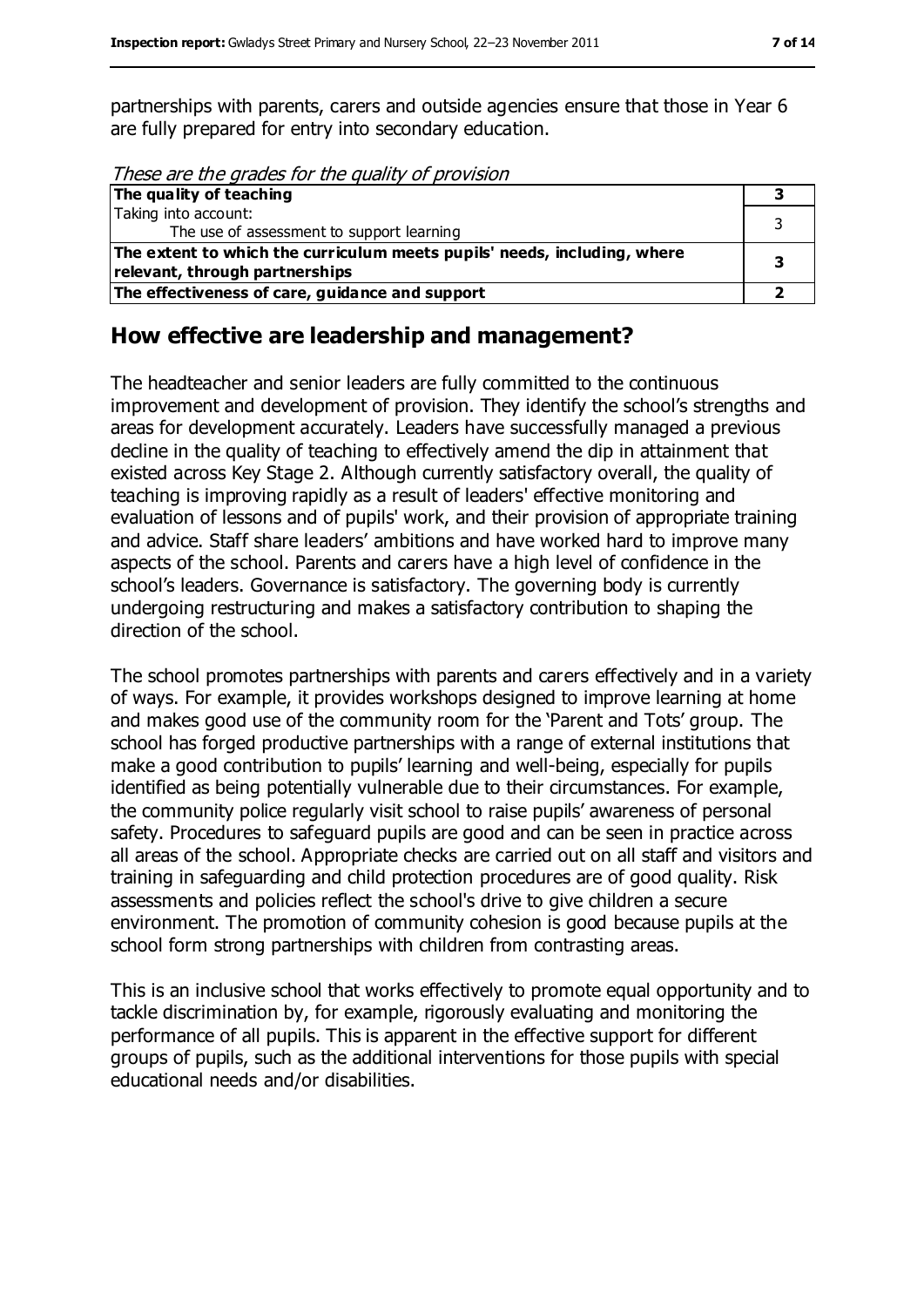| <u>HESE are the grades for the leadership and management</u>                    |   |
|---------------------------------------------------------------------------------|---|
| The effectiveness of leadership and management in embedding ambition and        | 2 |
| driving improvement                                                             |   |
| Taking into account:                                                            |   |
| The leadership and management of teaching and learning                          |   |
| The effectiveness of the governing body in challenging and supporting the       |   |
| school so that weaknesses are tackled decisively and statutory responsibilities |   |
| met                                                                             |   |
| The effectiveness of the school's engagement with parents and carers            | 2 |
| The effectiveness of partnerships in promoting learning and well-being          |   |
| The effectiveness with which the school promotes equality of opportunity and    |   |
| tackles discrimination                                                          |   |
| The effectiveness of safeguarding procedures                                    | 2 |
| The effectiveness with which the school promotes community cohesion             |   |
| The effectiveness with which the school deploys resources to achieve value for  | 3 |
| money                                                                           |   |
|                                                                                 |   |

#### These are the grades for the leadership and management

# **Early Years Foundation Stage**

Children generally enter the Nursery class with skills below what is typical for their age. Good induction procedures enable them to settle down quickly into their new surroundings and they make good progress in all areas of learning. They continue to achieve well in the Reception class and are able to communicate their interests and what they are doing to their teachers and teaching assistants. Children's behaviour is good. They display high levels of concentration, engage in meaningful play with their peers and with the adults who work with them and follow instructions willingly. They know how to stay healthy and safe and are not afraid to take responsibility within the setting.

Good teaching ensures that there is a good match between learning activities indoors and in the outdoor area. Children have many opportunities to make their own choices and there is a good balance between adult-led and child-initiated activities. For example, the children enjoyed the 'bear hunt' and also the water play linked to water travelling along tubes. Teachers are now placing more emphasis on allowing children to extend their own line of enquiry through investigations using the recently developed outdoor provision. Relationships between staff and children are exemplary. The provision is led and managed well. There is a coordinated approach to planning. Assessment is clear and accurate and there are regular review meetings which enable staff to monitor children's progress closely and modify activities when necessary. Parents and carers are involved through their children's 'learning journals' and they speak positively about the impact of the setting on their children's confidence.

These are the grades for the Early Years Foundation Stage

| Overall effectiveness of the Early Years Foundation stage                                                                                    |  |
|----------------------------------------------------------------------------------------------------------------------------------------------|--|
| Taking into account:                                                                                                                         |  |
| Outcomes for children in the Early Years Foundation Stage                                                                                    |  |
| The quality of provision in the Early Years Foundation Stage<br>The effectiveness of leadership and management in the Early Years Foundation |  |
| Stage                                                                                                                                        |  |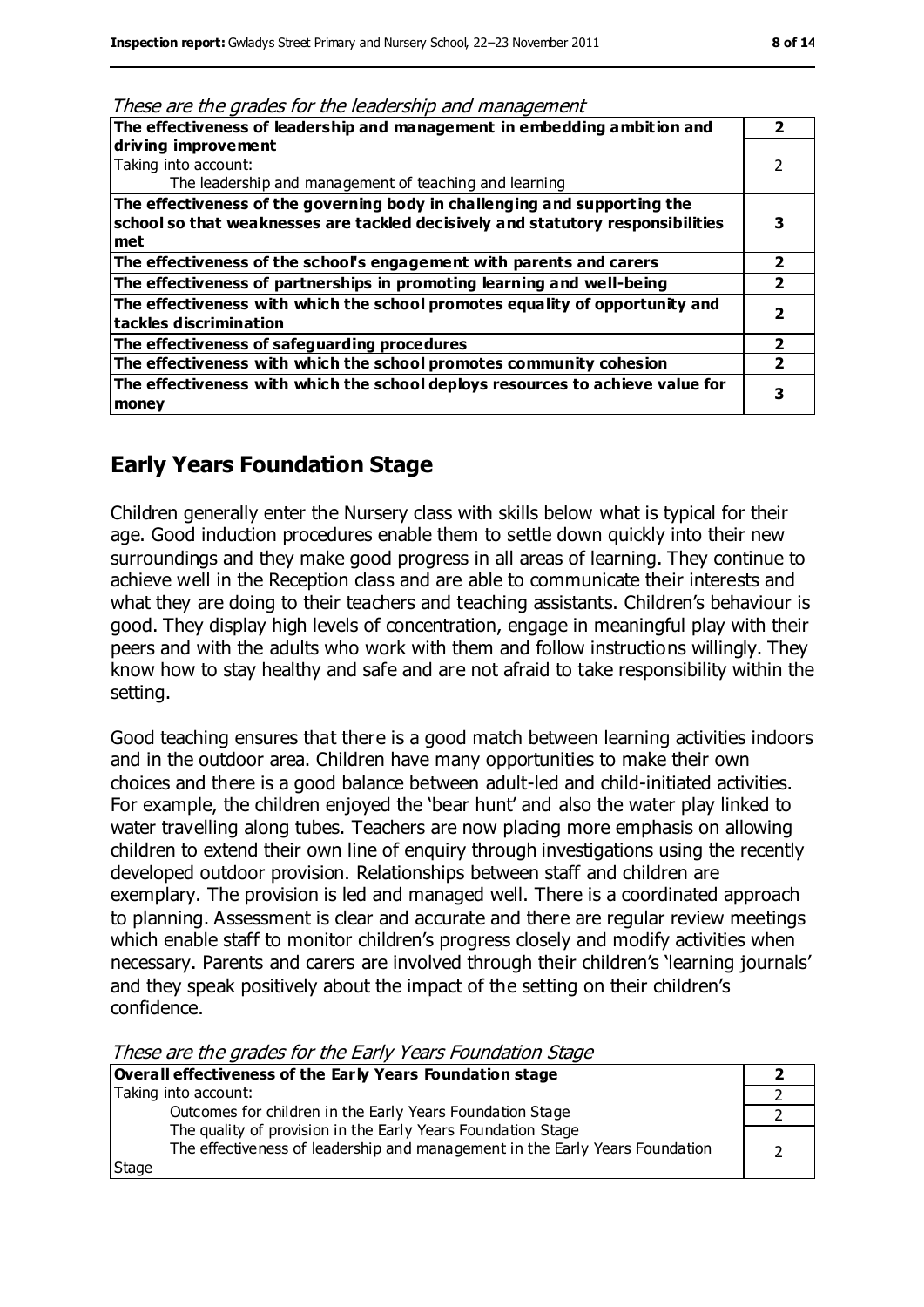# **Views of parents and carers**

The inspection questionnaire response rate, at around 20%, is below the average found in primary schools. Almost all parents and carers who returned the questionnaire expressed the view that their children enjoy school and that the school keeps them safe. In addition, a very large majority is entirely happy with their children's experiences at the school. Speaking for many, one parent commented, 'Teachers are helpful, supportive and always there to listen.' A small minority is of the opinion that the school does not take their suggestions and concerns into account. Inspectors considered that aspect but found that the school makes much effort to listen to and act upon the views of parents and carers. A small proportion of parents and carers was concerned that the school was not led and managed effectively. Inspectors looked at the methods used by the school's leadership and found that the school has effective procedures to support school improvement.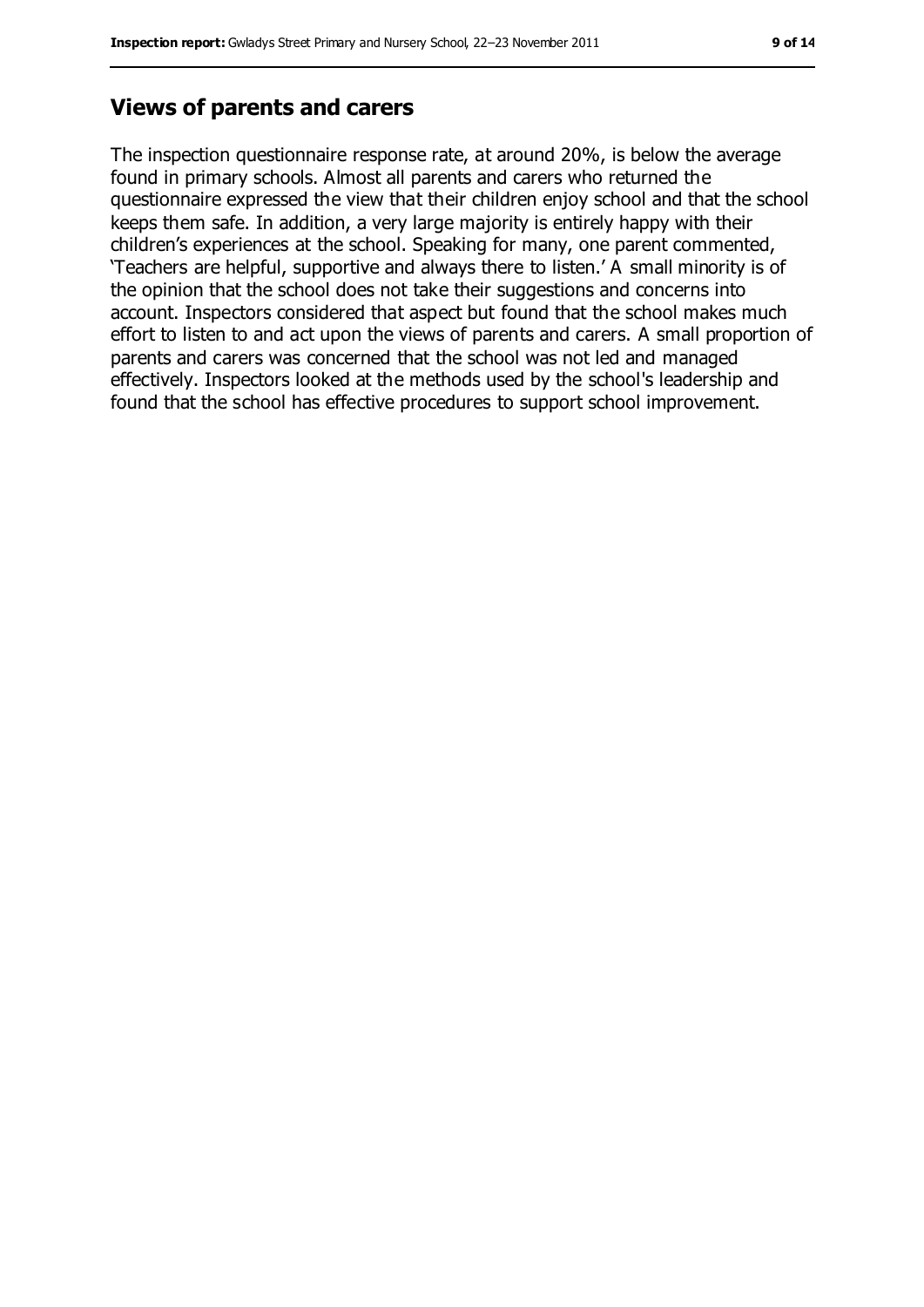# **Responses from parents and carers to Ofsted's questionnaire**

Ofsted invited all the registered parents and carers of pupils registered at Gwladys Street Primary and Nursery School to complete a questionnaire about their views of the school.

In the questionnaire, parents and carers were asked to record how strongly they agreed with 13 statements about the school.

The inspection team received 85 completed questionnaires by the end of the on-site inspection. In total, there are 485 pupils registered at the school.

| <b>Statements</b>                                                                                                                                                                                                                                       | <b>Strongly</b><br>agree |               | <b>Agree</b> |               | <b>Disagree</b> |                | <b>Strongly</b><br>disagree |                |
|---------------------------------------------------------------------------------------------------------------------------------------------------------------------------------------------------------------------------------------------------------|--------------------------|---------------|--------------|---------------|-----------------|----------------|-----------------------------|----------------|
|                                                                                                                                                                                                                                                         | <b>Total</b>             | $\frac{1}{2}$ | <b>Total</b> | $\frac{0}{0}$ | <b>Total</b>    | $\frac{1}{2}$  | <b>Total</b>                | $\frac{0}{0}$  |
| My child enjoys school                                                                                                                                                                                                                                  | 64                       | 75            | 19           | 22            | 2               | $\overline{2}$ | 0                           | 0              |
| The school keeps my child<br>safe                                                                                                                                                                                                                       | 66                       | 78            | 15           | 18            | $\mathbf{1}$    | $\mathbf{1}$   | $\mathbf{1}$                | $\mathbf{1}$   |
| The school informs me<br>about my child's progress                                                                                                                                                                                                      | 57                       | 67            | 22           | 26            | 3               | $\overline{4}$ | $\mathbf{1}$                | $\mathbf{1}$   |
| My child is making enough<br>progress at this school                                                                                                                                                                                                    | 52                       | 61            | 27           | 32            | $\overline{4}$  | 5              | $\mathbf 0$                 | $\mathbf 0$    |
| The teaching is good at<br>this school                                                                                                                                                                                                                  | 56                       | 66            | 24           | 28            | $\overline{2}$  | $\overline{2}$ | $\mathbf 0$                 | $\mathbf 0$    |
| The school helps me to<br>support my child's learning                                                                                                                                                                                                   | 62                       | 73            | 19           | 22            | 0               | $\mathbf 0$    | $\mathbf{1}$                | $\mathbf{1}$   |
| The school helps my child<br>to have a healthy lifestyle                                                                                                                                                                                                | 53                       | 62            | 29           | 34            | $\mathbf{1}$    | $\mathbf{1}$   | $\mathbf 0$                 | $\mathbf 0$    |
| The school makes sure that<br>my child is well prepared<br>for the future (for example<br>changing year group,<br>changing school, and for<br>children who are finishing<br>school, entering further or<br>higher education, or<br>entering employment) | 47                       | 55            | 29           | 34            | $\mathbf 0$     | $\mathbf 0$    | $\mathbf 0$                 | $\mathbf 0$    |
| The school meets my<br>child's particular needs                                                                                                                                                                                                         | 56                       | 66            | 24           | 28            | 3               | $\overline{4}$ | $\mathbf 0$                 | $\mathbf 0$    |
| The school deals effectively<br>with unacceptable<br>behaviour                                                                                                                                                                                          | 47                       | 55            | 28           | 33            | 0               | $\mathbf 0$    | 5                           | 6              |
| The school takes account<br>of my suggestions and<br>concerns                                                                                                                                                                                           | 48                       | 56            | 26           | 31            | 5               | 6              | 3                           | 4              |
| The school is led and<br>managed effectively                                                                                                                                                                                                            | 53                       | 62            | 25           | 29            | 5               | 6              | 2                           | $\overline{2}$ |
| Overall, I am happy with<br>my child's experience at<br>this school                                                                                                                                                                                     | 61                       | 72            | 21           | 25            | $\overline{2}$  | $\overline{2}$ | 1                           | $\mathbf{1}$   |

The table above summarises the responses that parents and carers made to each statement. The percentages indicate the proportion of parents and carers giving that response out of the total number of completed questionnaires. Where one or more parents and carers chose not to answer a particular question, the percentages will not add up to 100%.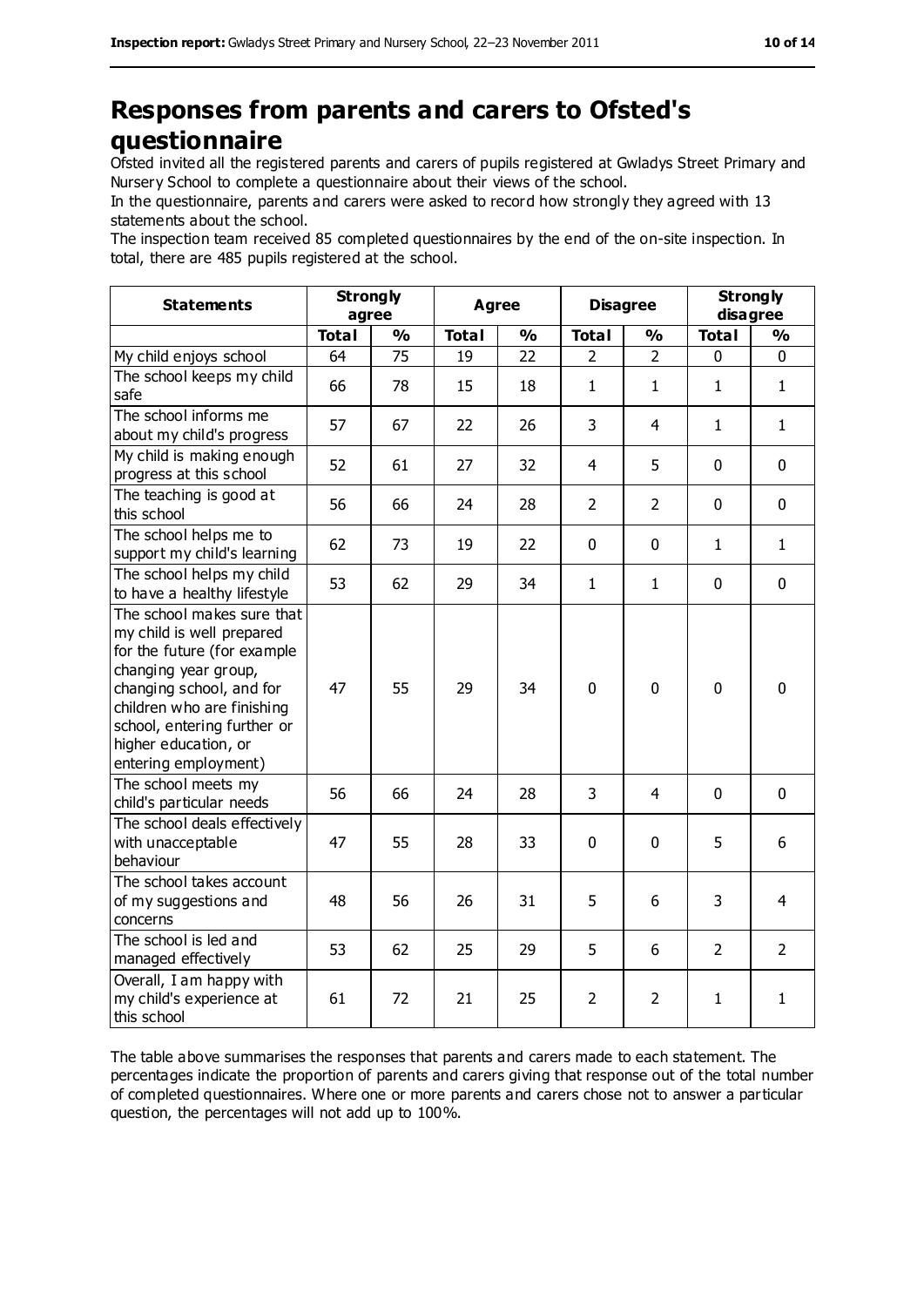# **Glossary**

# **What inspection judgements mean**

| <b>Grade</b> | <b>Judgement</b> | <b>Description</b>                                                                                                                                                                                                               |
|--------------|------------------|----------------------------------------------------------------------------------------------------------------------------------------------------------------------------------------------------------------------------------|
| Grade 1      | Outstanding      | These features are highly effective. An outstanding<br>school provides exceptionally well for all its pupils'<br>needs.                                                                                                          |
| Grade 2      | Good             | These are very positive features of a school. A school<br>that is good is serving its pupils well.                                                                                                                               |
| Grade 3      | Satisfactory     | These features are of reasonable quality. A<br>satisfactory school is providing adequately for its<br>pupils.                                                                                                                    |
| Grade 4      | Inadequate       | These features are not of an acceptable standard. An<br>inadequate school needs to make significant<br>improvement in order to meet the needs of its pupils.<br>Ofsted inspectors will make further visits until it<br>improves. |

### **Overall effectiveness of schools**

|                          | Overall effectiveness judgement (percentage of schools) |      |                     |                   |
|--------------------------|---------------------------------------------------------|------|---------------------|-------------------|
| <b>Type of</b><br>school | <b>Outstanding</b>                                      | Good | <b>Satisfactory</b> | <b>Inadequate</b> |
| Nursery schools          | 43                                                      | 47   | 10                  |                   |
| Primary schools          | 6                                                       | 46   | 42                  |                   |
| Secondary<br>schools     | 14                                                      | 36   | 41                  | 9                 |
| Sixth forms              | 15                                                      | 42   | 41                  | 3                 |
| Special schools          | 30                                                      | 48   | 19                  | 3                 |
| Pupil referral<br>units  | 14                                                      | 50   | 31                  | 5                 |
| All schools              | 10                                                      | 44   | 39                  |                   |

New school inspection arrangements were introduced on 1 September 2009. This means that inspectors now make some additional judgements that were not made previously.

The data in the table above is for the period 1 September 2010 to 08 April 2011 and are consistent with the latest published official statistics about maintained school inspection outcomes (see [www.ofsted.gov.uk\)](http://www.ofsted.gov.uk/).

The sample of schools inspected during 2010/11 was not representative of all schools nationally, as weaker schools are inspected more frequently than good or outstanding schools.

Percentages are rounded and do not always add exactly to 100. Sixth form figures reflect the judgements made for the overall effectiveness of the sixth form in secondary schools, special schools and pupil referral units.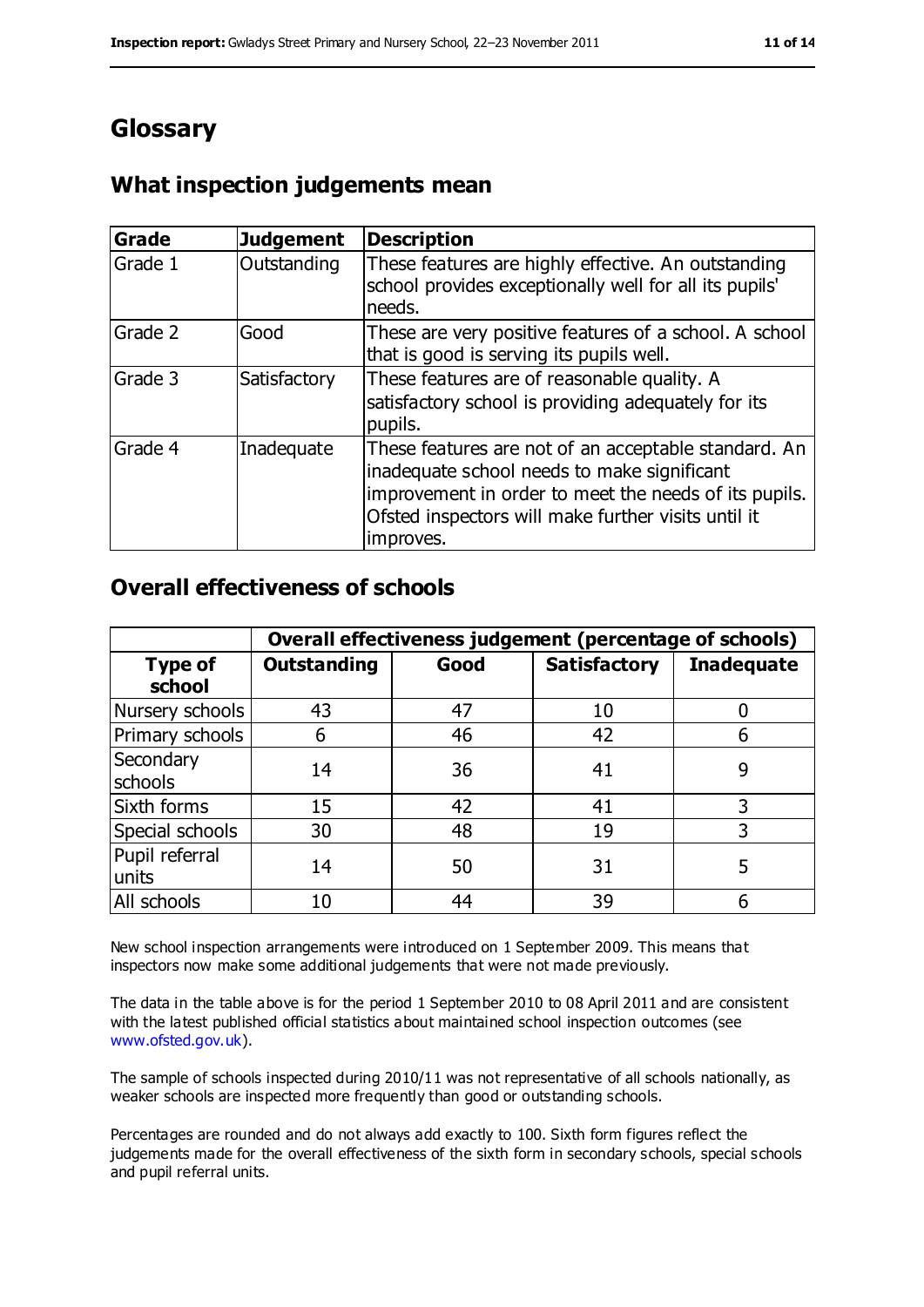# **Common terminology used by inspectors**

| Achievement:               | the progress and success of a pupil in their<br>learning, development or training.                                                                                                                                                                                                                                  |
|----------------------------|---------------------------------------------------------------------------------------------------------------------------------------------------------------------------------------------------------------------------------------------------------------------------------------------------------------------|
| Attainment:                | the standard of the pupils' work shown by test<br>and examination results and in lessons.                                                                                                                                                                                                                           |
| Capacity to improve:       | the proven ability of the school to continue<br>improving. Inspectors base this judgement on<br>what the school has accomplished so far and on<br>the quality of its systems to maintain<br>improvement.                                                                                                            |
| Leadership and management: | the contribution of all the staff with<br>responsibilities, not just the headteacher, to<br>identifying priorities, directing and motivating staff<br>and running the school.                                                                                                                                       |
| Learning:                  | how well pupils acquire knowledge, develop their<br>understanding, learn and practise skills and are<br>developing their competence as learners.                                                                                                                                                                    |
| Overall effectiveness:     | inspectors form a judgement on a school's overall<br>effectiveness based on the findings from their<br>inspection of the school. The following<br>judgements, in particular, influence what the<br>overall effectiveness judgement will be.                                                                         |
|                            | The school's capacity for sustained<br>improvement.<br>Outcomes for individuals and groups of<br>pupils.<br>The quality of teaching.<br>The extent to which the curriculum meets<br>pupils' needs, including, where relevant,<br>through partnerships.<br>The effectiveness of care, guidance and<br>۰.<br>support. |
| Progress:                  | the rate at which pupils are learning in lessons<br>and over longer periods of time. It is often<br>measured by comparing the pupils' attainment at<br>the end of a key stage with their attainment when<br>they started.                                                                                           |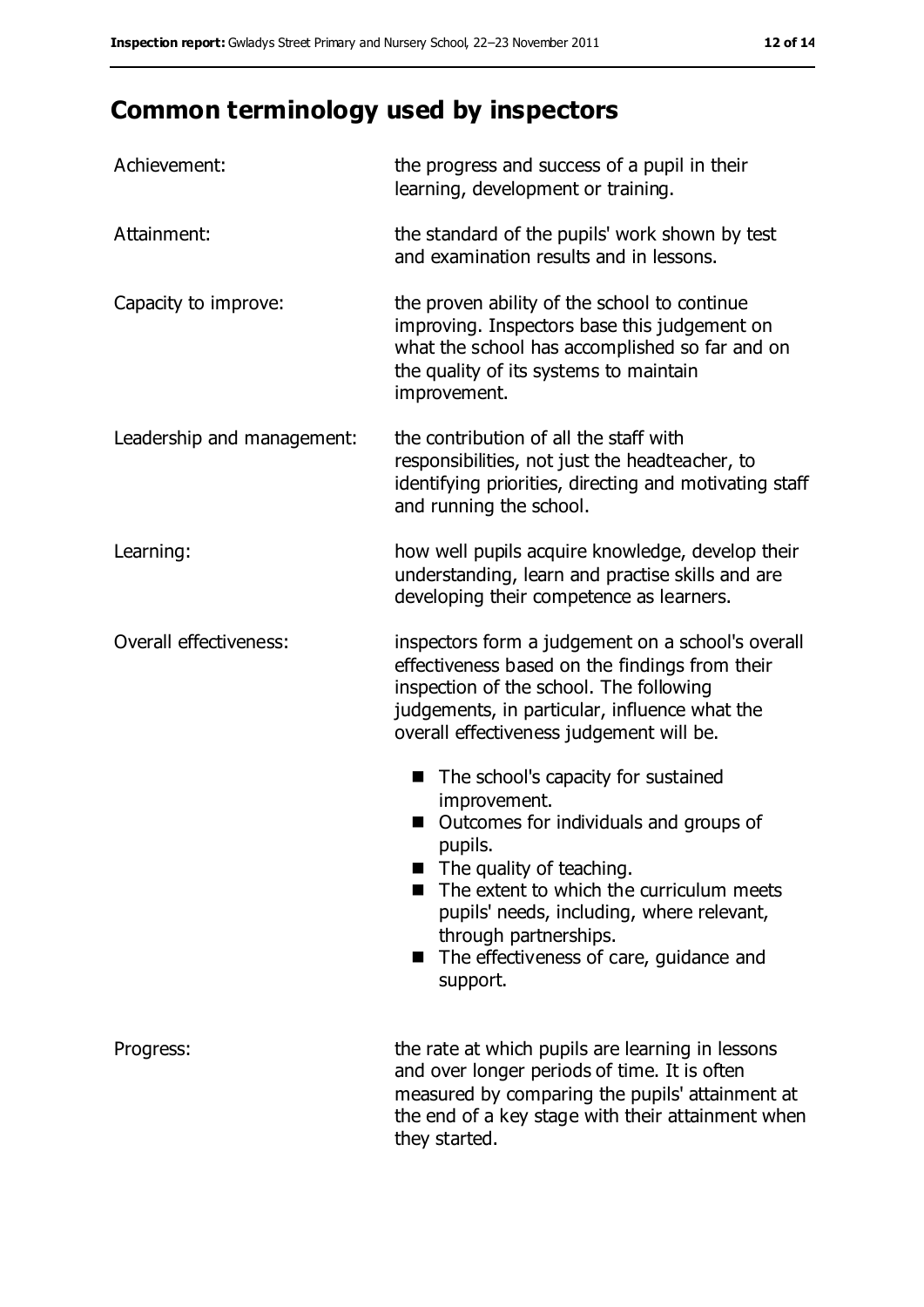#### **This letter is provided for the school, parents and carers to share with their children. It describes Ofsted's main findings from the inspection of their school.**



24 November 2011

Dear Pupils

#### **Inspection of Gwladys Street Primary and Nursery School, Liverpool L4 5RW**

Thank you all for your warm welcome when the inspection team visited your school recently. You were very polite and kind to us. We are particularly grateful to those of you who came to talk with some of us during Tuesday lunchtime. We enjoyed your good behaviour and the way you supported each other confidently in class.

Gwladys Street is a satisfactory school. You are making satisfactory progress in your lessons and most of you enjoy learning. By the time you leave school at the end of Year 6, your attainment is broadly average. The adults who work with you care for and look after you well. You are not afraid to give visitors advice on how to keep safe and live healthy lifestyles. You make a good contribution to the wider community, which is helped by good behaviour and your understanding of other cultures.

Your headteacher and all the other staff are very proud of you and they are always looking for ways to make the school better. We would like to help them with this, so we have asked your teachers to help you make even faster progress by making sure that at all times your work matches your abilities, particularly in writing and mathematics. We have also asked the teachers to make sure you have opportunities to learn many more interesting words so that your sentences become much more exciting. In addition, we have asked your teachers to give you clear and direct methods for solving number problems in mathematics.

Thank you again for your kindness to us. Please keep working hard and looking after each other. We wish you all the very best for the future.

Yours sincerely

Robert Pye Lead inspector